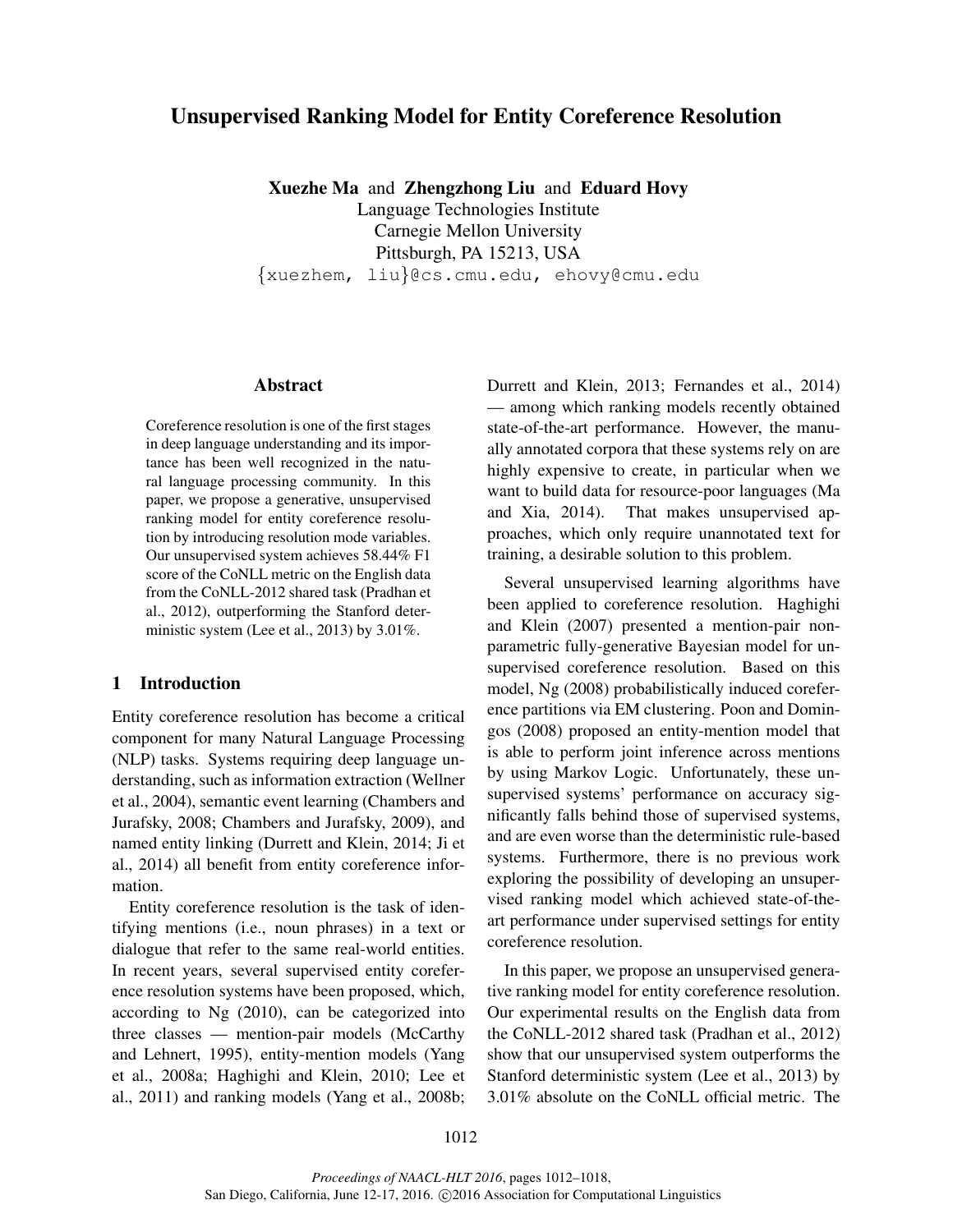contributions of this work are (i) proposing the first unsupervised ranking model for entity coreference resolution. (ii) giving empirical evaluations of this model on benchmark data sets. (iii) considerably narrowing the gap to supervised coreference resolution accuracy.

# 2 Unsupervised Ranking Model

# 2.1 Notations and Definitions

In the following,  $D = \{m_0, m_1, \ldots, m_n\}$  represents a generic input document which is a sequence of coreference mentions, including the artificial root mention (denoted by  $m_0$ ). The method to detect and extract these mentions is discussed later in Section 2.6. Let  $C = \{c_1, c_2, ..., c_n\}$  denote the coreference assignment of a given document, where each mention  $m_i$  has an associated random variable  $c_i$  taking values in the set  $\{0, i, \ldots, i-1\};$ this variable specifies  $m_i$ 's selected antecedent ( $c_i \in$  $\{1, 2, \ldots, i - 1\}$ , or indicates that it begins a new coreference chain  $(c_i = 0)$ .

# 2.2 Generative Ranking Model

The following is a straightforward way to build a generative model for coreference:

$$
P(D, C) = P(D|C)P(C)
$$
  
= 
$$
\prod_{j=1}^{n} P(m_j|m_{c_j}) \prod_{j=1}^{n} P(c_j|j)
$$
 (1)

where we factorize the probabilities  $P(D|C)$  and  $P(C)$  into each position j by adopting appropriate independence assumptions that given the coreference assignment  $c_i$  and corresponding coreferent mention  $m_{c_j}$ , the mention  $m_j$  is independent with other mentions in front of it. This independent assumption is similar to that in the IBM 1 model on machine translation (Brown et al., 1993), where it assumes that given the corresponding English word, the aligned foreign word is independent with other English and foreign words. We do not make any independent assumptions among different features (see Section 2.4 for details).

Inference in this model is efficient, because we can compute  $c_j$  separately for each mention:

$$
c_j^* = \operatorname*{argmax}_{c_j} P(m_j|m_{c_j}) P(c_j|j)
$$

The model is a so-called ranking model because it is able to identify the most probable candidate antecedent given a mention to be resolved.

# 2.3 Resolution Mode Variables

According to previous work (Haghighi and Klein, 2009; Ratinov and Roth, 2012; Lee et al., 2013), antecedents are resolved by different categories of information for different mentions. For example, the Stanford system (Lee et al., 2013) uses stringmatching sieves to link two mentions with similar text and precise-construct sieve to link two mentions which satisfy special syntactic or semantic relations such as apposition or acronym. Motivated by this, we introduce resolution mode variables  $\Pi = {\pi_1, \ldots, \pi_n}$ , where for each mention j the variable  $\pi_j \in \{str, prec, attr\}$  indicates in which mode the mention should be resolved. In our model, we define three resolution modes string-matching (*str*), precise-construct (*prec*), and attribute-matching (*attr*) — and Π is deterministic when D is given (i.e.  $P(\Pi|D)$  is a point distribution). We determine  $\pi_i$  for each mention  $m_i$  in the following way:

- $\pi_j = str$ , if there exists a mention  $m_i, i < j$ such that the two mentions satisfy the *String Match* sieve, the *Relaxed String Match* sieve, or the *Strict Head Match A* sieve in the Stanford multi-sieve system (Lee et al., 2013).
- $\pi_j = \text{prec}$ , if there exists a mention  $m_i, i < j$ such that the two mentions satisfy the *Speaker Identification* sieve, or the *Precise Constructs* sieve.
- $\pi_j = \text{attr}$ , if there is no mention  $m_i, i < j$ satisfies the above two conditions.

Now, we can extend the generative model in Eq. 1 to:

$$
P(D, C) = P(D, C, \Pi)
$$
  
= 
$$
\prod_{j=1}^{n} P(m_j | m_{c_j}, \pi_j) P(c_j | \pi_j, j) P(\pi_j | j)
$$

where we define  $P(\pi_j | j)$  to be uniform distribution. We model  $P(m_j | m_{c_j}, \pi_j)$  and  $P(c_j | \pi_j, j)$  in the fol-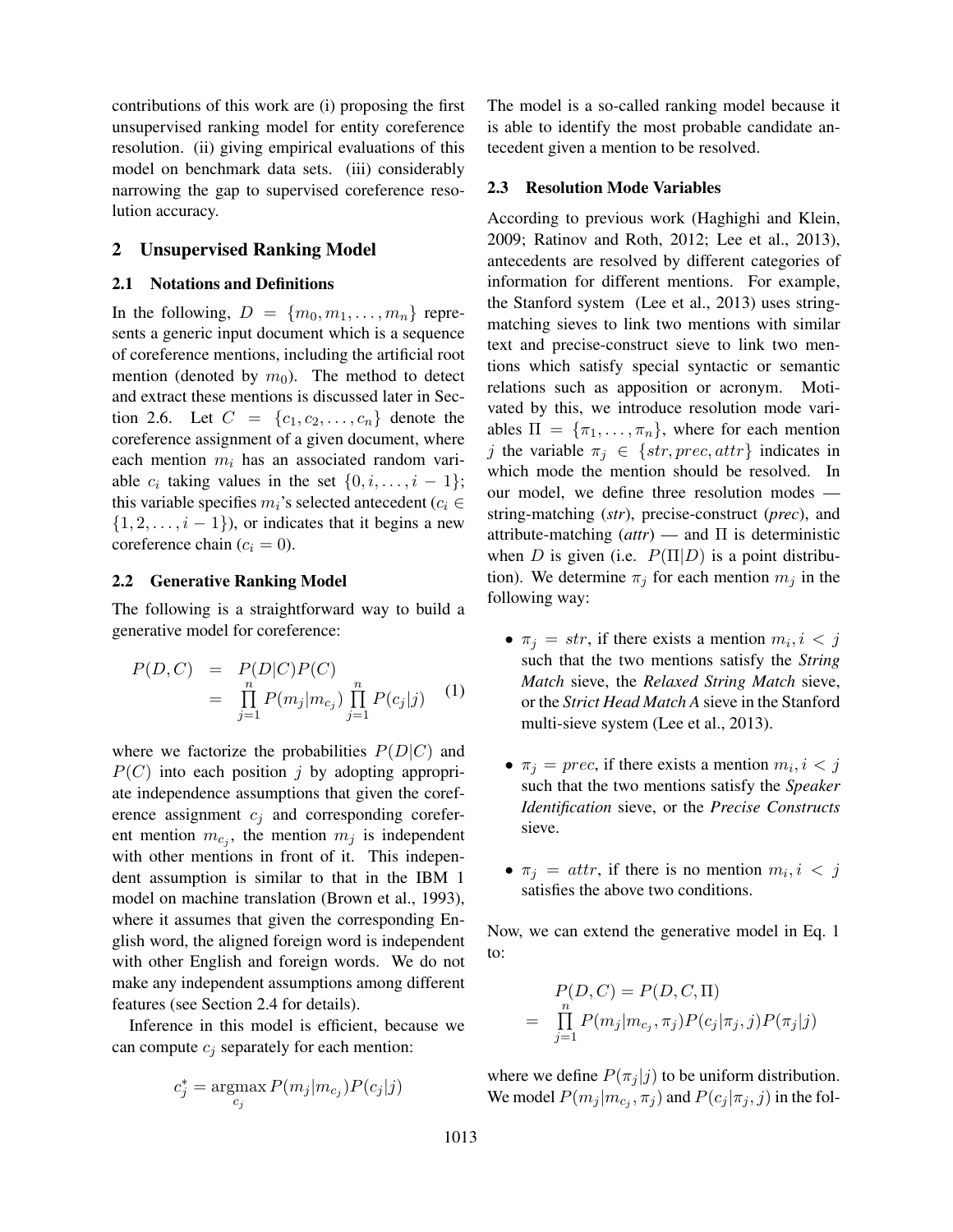| Mode $\pi$ | Feature              | Description                                                                                                  |  |  |  |  |  |
|------------|----------------------|--------------------------------------------------------------------------------------------------------------|--|--|--|--|--|
| prec       | Mention Type         | the type of a mention. We use three mention types: <i>Proper</i> , <i>Nominal</i> , <i>Pronoun</i>           |  |  |  |  |  |
| str        | Mention Type         | the same as the mention type feature under <i>prec</i> mode.                                                 |  |  |  |  |  |
|            | <b>Exact Match</b>   | boolean feature corresponding to String Match sieve in Stanford system.                                      |  |  |  |  |  |
|            | <b>Relaxed Match</b> | boolean feature corresponding to Relaxed String Match sieve in Stanford system.                              |  |  |  |  |  |
|            | <b>Head Match</b>    | boolean feature corresponding to Strict Head Match A sieve in Stanford system.                               |  |  |  |  |  |
| attr       | Mention Type         | the same as the mention type feature under <i>prec</i> mode.                                                 |  |  |  |  |  |
|            | Number               | the number of a mention similarly derived from Lee et al. (2013).                                            |  |  |  |  |  |
|            | Gender               | the gender of a mention from Bergsma and Lin (2006) and Ji and Lin (2009).                                   |  |  |  |  |  |
|            | Person               | the person attribute from Lee et al. (2013). We assign person attributes to all mentions, not only pronouns. |  |  |  |  |  |
|            | Animacy              | the animacy attribute same as Lee et al. (2013).                                                             |  |  |  |  |  |
|            | Semantic Class       | semantic classes derived from WordNet (Soon et al., 2001).                                                   |  |  |  |  |  |
|            | Distance             | sentence distance between the two mentions. This feature is for parameter $q(k i, \pi)$                      |  |  |  |  |  |

Table 1: Feature set for representing a mention under different resolution modes. The *Distance* feature is for parameter q, while all other features are for parameter  $t$ .

Algorithm 1: Learning Model with EM

| $\mathbf{1}$            | <b>Initialization:</b> Initialize $\theta_0 = \{t_0, q_0\}$ |                                                       |  |  |  |  |  |  |  |  |  |
|-------------------------|-------------------------------------------------------------|-------------------------------------------------------|--|--|--|--|--|--|--|--|--|
| $\mathbf{2}$            | for $t=0$ to T do                                           |                                                       |  |  |  |  |  |  |  |  |  |
| 3                       |                                                             | set all counts $c(\ldots) = 0$                        |  |  |  |  |  |  |  |  |  |
| $\overline{\mathbf{4}}$ |                                                             | for each document $D$ do                              |  |  |  |  |  |  |  |  |  |
| 5                       |                                                             | for $j = 1$ to n do                                   |  |  |  |  |  |  |  |  |  |
| 6                       |                                                             | <b>for</b> $k = 0$ to $j - 1$ do                      |  |  |  |  |  |  |  |  |  |
| 7                       |                                                             | $L_{jk} = \frac{t(m_j m_k, \pi_j)q(k \pi_j, j)}{j-1}$ |  |  |  |  |  |  |  |  |  |
|                         |                                                             | $\sum t(m_i m_i,\pi_i)q(i \pi_i,j)$                   |  |  |  |  |  |  |  |  |  |
| 8                       |                                                             | $c(m_i, m_k, \pi_j)$ += $L_{jk}$                      |  |  |  |  |  |  |  |  |  |
| 9                       |                                                             | $c(m_k, \pi_i)$ += $L_{ik}$                           |  |  |  |  |  |  |  |  |  |
| 10                      |                                                             | $c(k, j, \pi_i)$ += $L_{ik}$                          |  |  |  |  |  |  |  |  |  |
| 11                      |                                                             | $c(j, \pi_i)$ += $L_{ik}$                             |  |  |  |  |  |  |  |  |  |
|                         |                                                             |                                                       |  |  |  |  |  |  |  |  |  |
|                         |                                                             | // Recalculate the parameters                         |  |  |  |  |  |  |  |  |  |
| 12                      |                                                             | $t(m m', \pi) = \frac{c(m,m',\pi)}{c(m',\pi)}$        |  |  |  |  |  |  |  |  |  |
|                         |                                                             |                                                       |  |  |  |  |  |  |  |  |  |
| 13                      |                                                             | $q(k, j, \pi) = \frac{c(k, j, \pi)}{c(i, \pi)}$       |  |  |  |  |  |  |  |  |  |
|                         |                                                             |                                                       |  |  |  |  |  |  |  |  |  |

lowing way:

$$
P(m_j|m_{c_j}, \pi_j) = t(m_j|m_{c_j}, \pi_j)
$$
  

$$
P(c_j|\pi_j, j) = \begin{cases} q(c_j|\pi_j, j) & \pi_j = attr \\ \frac{1}{j} & otherwise \end{cases}
$$

where  $\theta = \{t, q\}$  are parameters of our model. Note that in the attribute-matching mode ( $\pi_i = attr$ ) we model  $P(c_i | \pi_i, j)$  with parameter q, while in the other two modes, we use the uniform distribution. It makes sense because the position information is important for coreference resolved by matching attributes of two mentions such as resolving pronoun coreference, but not that important for those resolved by matching text or special relations like two mentions referring the same person and matching by the name.

| Corpora  | # Doc | $#$ Sent | # Word | $#$ Entity | # Mention |
|----------|-------|----------|--------|------------|-----------|
| Gigaword | 3.6M  | 75.4M    | 1.6B   | ٠          | -         |
| ON-Dev   | 343   | 9.142    | 160K   | 4.546      | 19.156    |
| ON-Test  | 348   | 9.615    | 170K   | 4.532      | 19.764    |

Table 2: Corpora statistics. "ON-Dev" and "ON-Test" are the development and testing sets of the OntoNotes corpus.

#### 2.4 Features

In this section, we describe the features we use to represent mentions. Specifically, as shown in Table 1, we use different features under different resolution modes. It should be noted that only the *Distance* feature is designed for parameter q, all other features are designed for parameter t.

#### 2.5 Model Learning

For model learning, we run EM algorithm (Dempster et al., 1977) on our Model, treating D as observed data and C as latent variables. We run EM with 10 iterations and select the parameters achieving the best performance on the development data. Each iteration takes around 12 hours with 10 CPUs parallelly. The best parameters appear at around the 5th iteration, according to our experiments.The detailed derivation of the learning algorithm is shown in Appendix A. The pseudo-code is shown is Algorithm 1. We use uniform initialization for all the parameters in our model.

Several previous work has attempted to use EM for entity coreference resolution. Cherry and Bergsma (2005) and Charniak and Elsner (2009) applied EM for pronoun anaphora resolution. Ng (2008) probabilistically induced coreference partitions via EM clustering. Recently, Moosavi and Strube (2014) proposed an unsupervised model uti-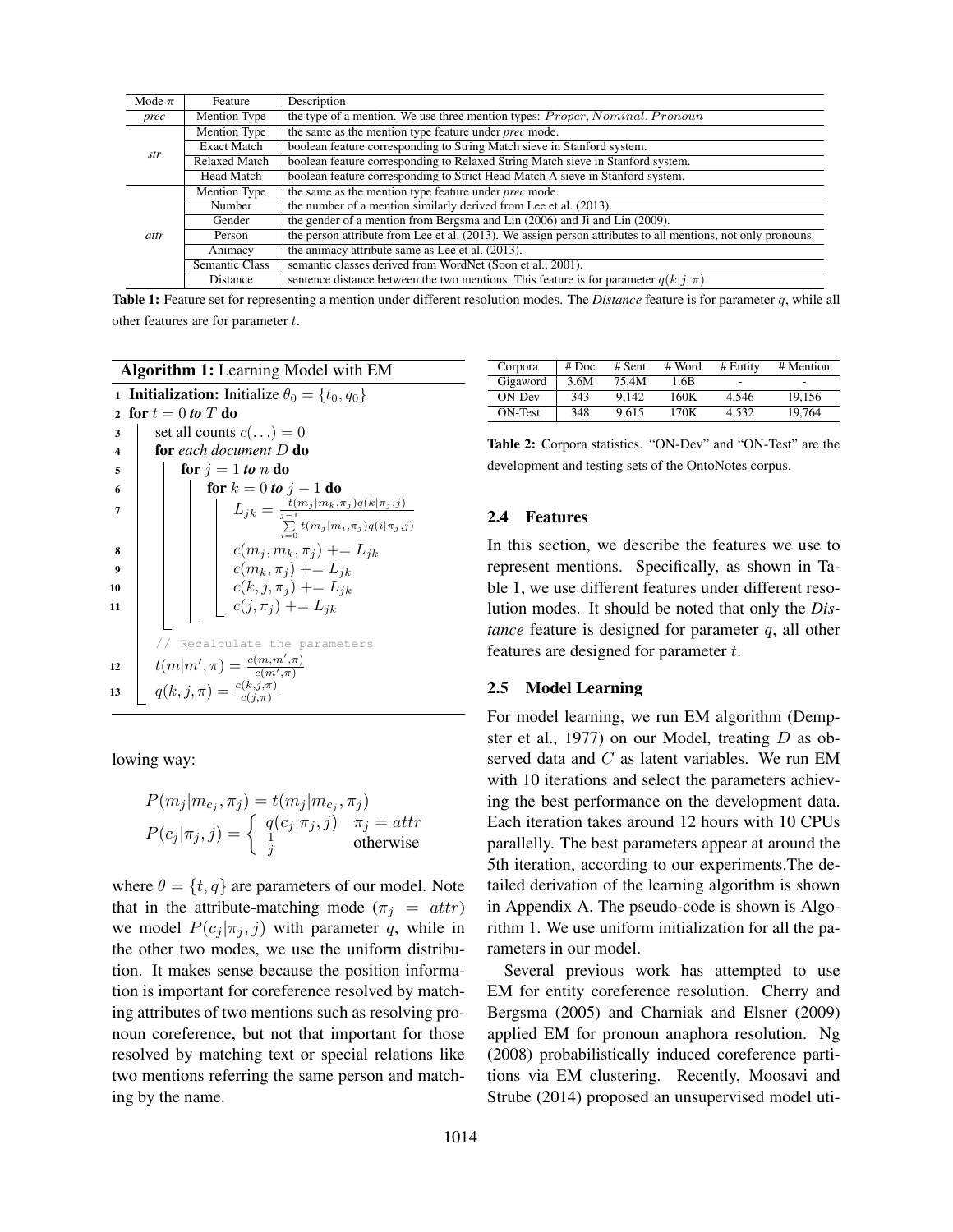|                  | CoNLL'12 English development data |                |                          |          |                          |       | CoNLL'12 English test data |                |                          |          |                          |       |
|------------------|-----------------------------------|----------------|--------------------------|----------|--------------------------|-------|----------------------------|----------------|--------------------------|----------|--------------------------|-------|
|                  | <b>MUC</b>                        | B <sup>3</sup> | $CEAF_m$                 | $CEAF_e$ | Blanc                    | CoNLL | <b>MUC</b>                 | B <sup>3</sup> | $CEAF_m$                 | $CEAF_e$ | Blanc                    | CoNLL |
| <b>MIR</b>       | 65.39                             | 54.89          | $\overline{\phantom{0}}$ | 51.36    | $\overline{\phantom{0}}$ | 57.21 | 64.64                      | 52.52          |                          | 49.11    | $\qquad \qquad -$        | 55.42 |
| Stanford         | 64.96                             | 54.49          | 59.39                    | 51.24    | 56.03                    | 56.90 | 64.71                      | 52.26          | 56.01                    | 49.32    | 53.92                    | 55.43 |
| Multigraph       | 66.22                             | 56.41          | 60.87                    | 52.61    | 58.15                    | 58.41 | 65.41                      | 54.38          | 58.60                    | 50.21    | 56.03                    | 56.67 |
| <b>Our Model</b> | 67.89                             | 57.83          | 62.11                    | 53.76    | 60.58                    | 59.83 | 67.69                      | 55.86          | 59.66                    | 51.75    | 57.78                    | 58.44 |
| <b>IMS</b>       | 67.15                             | 55.19          | 58.86                    | 50.94    | 56.22                    | 57.76 | 67.58                      | 54.47          | 58.17                    | 50.21    | 55.41                    | 57.42 |
| Latent-Tree      | 69.46                             | 57.83          | $\overline{\phantom{0}}$ | 54.43    | $\overline{\phantom{0}}$ | 60.57 | 70.51                      | 57.58          | $\overline{\phantom{0}}$ | 53.86    | $\overline{\phantom{0}}$ | 60.65 |
| Berkeley         | 70.44                             | 59.10          | $\overline{\phantom{0}}$ | 55.57    | $\overline{\phantom{0}}$ | 61.71 | 70.62                      | 58.20          | -                        | 54.80    | $\overline{\phantom{0}}$ | 61.21 |
| LaSO             | 70.74                             | 60.03          | 65.01                    | 56.80    | $\overline{\phantom{0}}$ | 62.52 | 70.72                      | 58.58          | 63.45                    | 59.40    | $\overline{\phantom{0}}$ | 61.63 |
| Latent-Strc      | 72.11                             | 60.74          | $\overline{\phantom{0}}$ | 57.72    | $\overline{\phantom{0}}$ | 63.52 | 72.17                      | 59.58          | $\overline{\phantom{0}}$ | 55.67    | $\overline{\phantom{0}}$ | 62.47 |
| Model-Stack      | 72.59                             | 61.98          | $\overline{\phantom{0}}$ | 57.58    | $\overline{\phantom{0}}$ | 64.05 | 72.59                      | 60.44          | $\overline{\phantom{0}}$ | 56.02    | $\overline{\phantom{0}}$ | 63.02 |
| Non-Linear       | 72.74                             | 61.77          |                          | 58.63    | $\overline{\phantom{0}}$ | 64.38 | 72.60                      | 60.52          |                          | 57.05    | $\overline{\phantom{0}}$ | 63.39 |

Table 3: F1 scores of different evaluation metrics for our model, together with two deterministic systems and one unsupervised system as baseline (above the dashed line) and seven supervised systems (below the dashed line) for comparison on CoNLL 2012 development and test datasets.

lizing the most informative relations and achieved competitive performance with the Stanford system.

#### 2.6 Mention Detection

The basic rules we used to detect mentions are similar to those of Lee et al. (2013), except that their system uses a set of filtering rules designed to discard instances of pleonastic *it*, partitives, certain quantified noun phrases and other spurious mentions. Our system keeps partitives, quantified noun phrases and *bare NP* mentions, but discards pleonastic *it* and other spurious mentions.

# 3 Experiments

#### 3.1 Experimental Setup

Datasets. Due to the availability of readily parsed data, we select the APW and NYT sections of Gigaword Corpus (years 1994-2010) (Parker et al., 2011) to train the model. Following previous work (Chambers and Jurafsky, 2008), we remove duplicated documents and the documents which include fewer than 3 sentences. The development and test data are the English data from the CoNLL-2012 shared task (Pradhan et al., 2012), which is derived from the OntoNotes corpus (Hovy et al., 2006). The corpora statistics are shown in Table 2. Our system is evaluated with automatically extracted mentions on the version of the data with automatic preprocessing information (e.g., predicted parse trees).

Evaluation Metrics. We evaluate our model on three measures widely used in the literature: MUC (Vilain et al., 1995),  $B^3$  (Bagga and Baldwin, 1998), and Entity-based CEAF (CEAF<sub>e</sub>) (Luo, 2005). In addition, we also report results on another two popular metrics: Mention-based CEAF  $(CEAF_m)$  and BLANC (Recasens and Hovy, 2011). All the results are given by the latest version of CoNLL-2012 scorer  $<sup>1</sup>$ </sup>

#### 3.2 Results and Comparison

Table 3 illustrates the results of our model together as baseline with two deterministic systems, namely Stanford: the Stanford system (Lee et al., 2011) and Multigraph: the unsupervised multigraph system (Martschat, 2013), and one unsupervised system, namely MIR: the unsupervised system using most informative relations (Moosavi and Strube, 2014). Our model outperforms the three baseline systems on all the evaluation metrics. Specifically, our model achieves improvements of 2.93% and 3.01% on CoNLL F1 score over the Stanford system, the winner of the CoNLL 2011 shared task, on the CoNLL 2012 development and test sets, respectively. The improvements on CoNLL F1 score over the Multigraph model are 1.41% and 1.77% on the development and test sets, respectively. Comparing

<sup>1</sup>http://conll.cemantix.org/2012/ software.html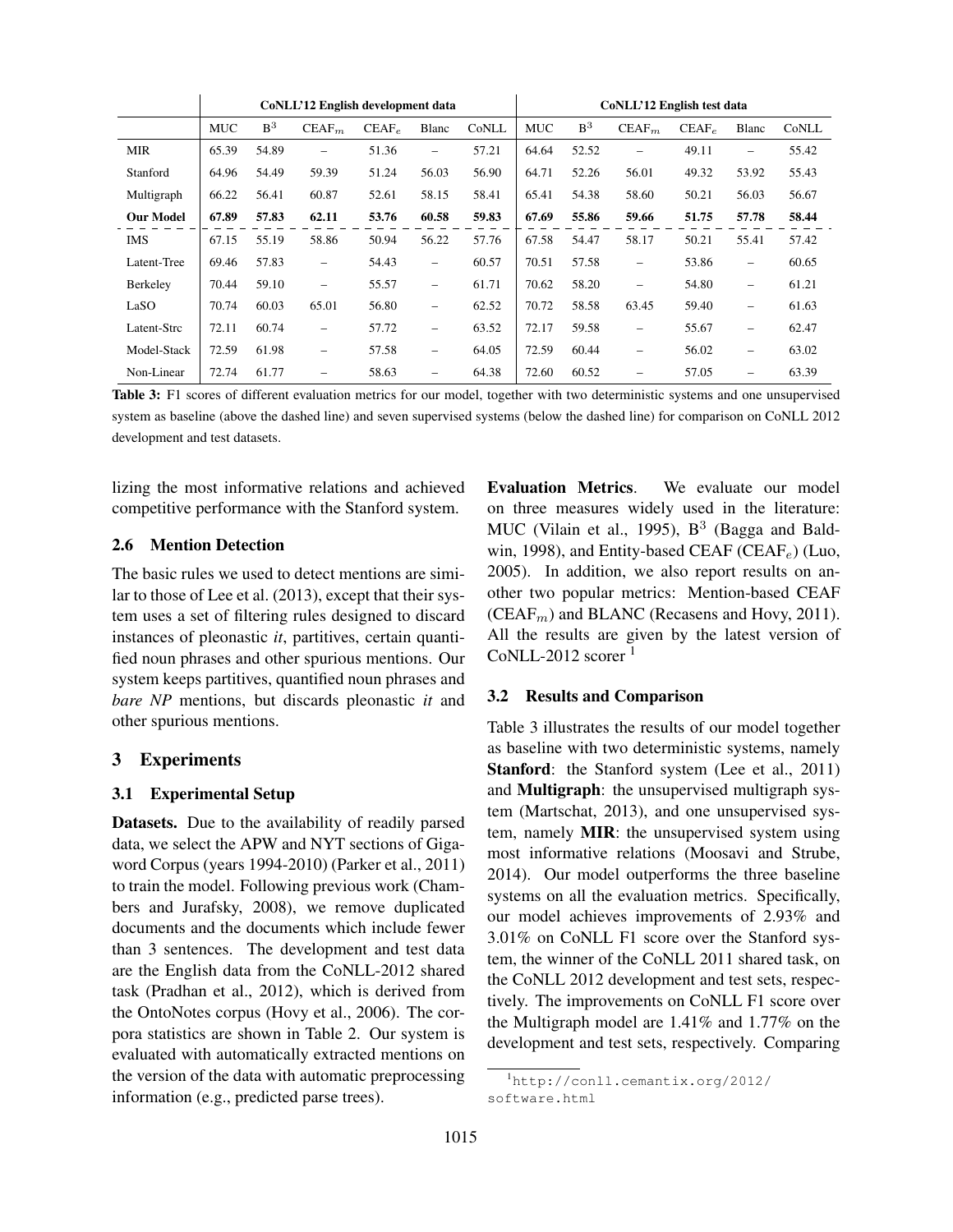with the MIR model, we obtain significant improvements of 2.62% and 3.02% on CoNLL F1 score.

To make a thorough empirical comparison with previous studies, Table 3 (below the dashed line) also shows the results of some state-of-the-art supervised coreference resolution systems — IMS: the second best system in the CoNLL 2012 shared task (Björkelund and Farkas, 2012); Latent-Tree: the latent tree model (Fernandes et al., 2012) obtaining the best results in the shared task; Berkeley: the Berkeley system with the final feature set (Durrett and Klein, 2013); LaSO: the structured perceptron system with non-local features (Björkelund and Kuhn, 2014); Latent-Strc: the latent structure system (Martschat and Strube, 2015); Model-Stack: the entity-centric system with model stacking (Clark and Manning, 2015); and Non-Linear: the nonlinear mention-ranking model with feature representations (Wiseman et al., 2015). Our unsupervised ranking model outperforms the supervised IMS system by 1.02% on the CoNLL F1 score, and achieves competitive performance with the latent tree model. Moreover, our approach considerably narrows the gap to other supervised systems listed in Table 3.

# 4 Conclusion

We proposed a new generative, unsupervised ranking model for entity coreference resolution into which we introduced resolution mode variables to distinguish mentions resolved by different categories of information. Experimental results on the data from CoNLL-2012 shared task show that our system significantly improves the accuracy on different evaluation metrics over the baseline systems.

One possible direction for future work is to differentiate more resolution modes. Another one is to add more precise or even event-based features to improve the model's performance.

#### Acknowledgements

This research was supported in part by DARPA grant FA8750-12-2-0342 funded under the DEFT program. Any opinions, findings, and conclusions or recommendations expressed in this material are those of the authors and do not necessarily reflect the views of DARPA.

# References

- Amit Bagga and Breck Baldwin. 1998. Algorithms for scoring coreference chains. In *The first international conference on language resources and evaluation workshop on linguistics coreference*, volume 1, pages 563–566. Citeseer.
- Shane Bergsma and Dekang Lin. 2006. Bootstrapping path-based pronoun resolution. In *Proceedings of ACL-2006*, pages 33–40, Sydney, Australia, July. Association for Computational Linguistics.
- Anders Björkelund and Richárd Farkas. 2012. Datadriven multilingual coreference resolution using resolver stacking. In *Proceedings of EMNLP-CoNLL-2012 - Shared Task*, pages 49–55, Jeju Island, Korea, July. Association for Computational Linguistics.
- Anders Björkelund and Jonas Kuhn. 2014. Learning structured perceptrons for coreference resolution with latent antecedents and non-local features. In *Proceedings of ACL-2014*, pages 47–57, Baltimore, Maryland, June. Association for Computational Linguistics.
- Peter F Brown, Vincent J Della Pietra, Stephen A Della Pietra, and Robert L Mercer. 1993. The mathematics of statistical machine translation: Parameter estimation. *Computational linguistics*, 19(2):263–311.
- Nathanael Chambers and Dan Jurafsky. 2008. Unsupervised learning of narrative event chains. In *Proceedings of ACL-2008: HLT*, pages 789–797, Columbus, Ohio, June. Association for Computational Linguistics.
- Nathanael Chambers and Dan Jurafsky. 2009. Unsupervised learning of narrative schemas and their participants. In *Proceedings of ACL-2009*, pages 602–610, Suntec, Singapore, August. Association for Computational Linguistics.
- Eugene Charniak and Micha Elsner. 2009. EM works for pronoun anaphora resolution. In *Proceedings of EACL 2009*, pages 148–156, Athens, Greece, March.
- Colin Cherry and Shane Bergsma. 2005. An Expectation Maximization approach to pronoun resolution. In *Proceedings of CoNLL-2005*, pages 88–95, Ann Arbor, Michigan, June.
- Kevin Clark and Christopher D. Manning. 2015. Entitycentric coreference resolution with model stacking. In *Proceedings of ACL-IJCNLP-2015*, pages 1405–1415, Beijing, China, July. Association for Computational Linguistics.
- Arthur P Dempster, Nan M Laird, and Donald B Rubin. 1977. Maximum likelihood from incomplete data via the em algorithm. *Journal of the royal statistical society. Series B (methodological)*, pages 1–38.
- Greg Durrett and Dan Klein. 2013. Easy victories and uphill battles in coreference resolution. In *Proceedings of EMNLP-2013*, pages 1971–1982, Seattle,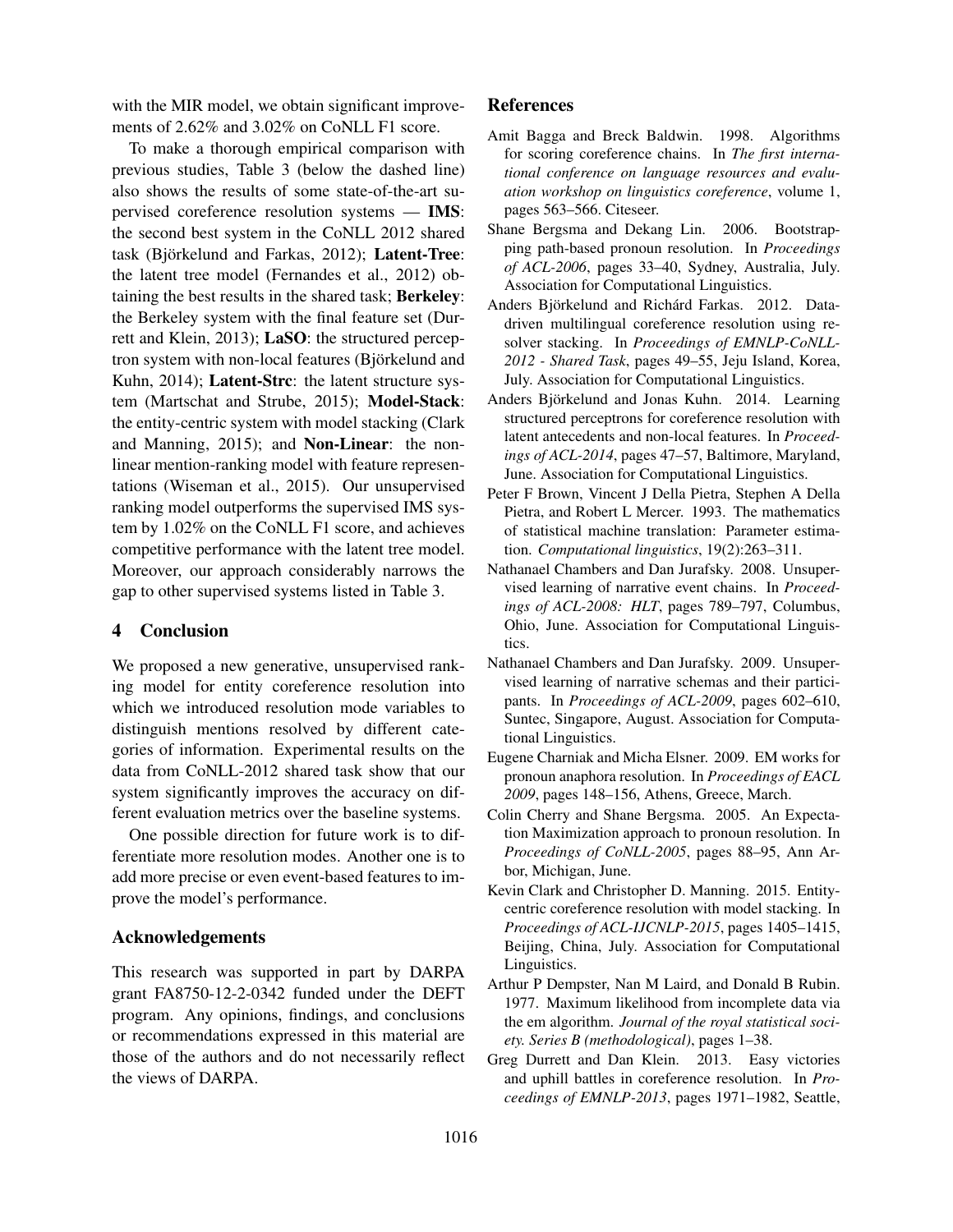Washington, USA, October. Association for Computational Linguistics.

- Greg Durrett and Dan Klein. 2014. A joint model for entity analysis: Coreference, typing, and linking. In *Proceedings of the Transactions of the Association for Computational Linguistics*.
- Eraldo Fernandes, Cícero dos Santos, and Ruy Milidiú. 2012. Latent structure perceptron with feature induction for unrestricted coreference resolution. In *Proceedings of EMNLP-CoNLL-2012 - Shared Task*, pages 41–48, Jeju Island, Korea, July. Association for Computational Linguistics.
- Eraldo Rezende Fernandes, Cícero Nogueira dos Santos, and Ruy Luiz Milidiú. 2014. Latent trees for coreference resolution. *Computational Linguistics*.
- Aria Haghighi and Dan Klein. 2007. Unsupervised coreference resolution in a nonparametric bayesian model. In *Proceedings of ACL-2007*, pages 848–855, Prague, Czech Republic, June. Association for Computational Linguistics.
- Aria Haghighi and Dan Klein. 2009. Simple coreference resolution with rich syntactic and semantic features. In *Proceedings of EMNLP-2009*, pages 1152–1161, Singapore, August. Association for Computational Linguistics.
- Aria Haghighi and Dan Klein. 2010. Coreference resolution in a modular, entity-centered model. In *Proceedings of NAACL-2010*, pages 385–393, Los Angeles, California, June. Association for Computational Linguistics.
- Eduard Hovy, Mitchell Marcus, Martha Palmer, Lance Ramshaw, and Ralph Weischedel. 2006. Ontonotes: The 90% solution. In *Proceedings of NAACL-2006*, pages 57–60, New York City, USA, June. Association for Computational Linguistics.
- Heng Ji and Dekang Lin. 2009. Gender and animacy knowledge discovery from web-scale n-grams for unsupervised person mention detection. In *Proceedings of PACLIC-2009*, pages 220–229.
- Heng Ji, HT Dang, J Nothman, and B Hachey. 2014. Overview of tac-kbp2014 entity discovery and linking tasks. In *Proc. Text Analysis Conference (TAC2014)*.
- Heeyoung Lee, Yves Peirsman, Angel Chang, Nathanael Chambers, Mihai Surdeanu, and Dan Jurafsky. 2011. Stanford's multi-pass sieve coreference resolution system at the conll-2011 shared task. In *Proceedings of CoNLL-2011: Shared Task*, pages 28–34, Portland, Oregon, USA, June. Association for Computational Linguistics.
- Heeyoung Lee, Angel Chang, Yves Peirsman, Nathanael Chambers, Mihai Surdeanu, and Dan Jurafsky. 2013. Deterministic coreference resolution based on entitycentric, precision-ranked rules. *Comput. Linguist.*, 39(4):885–916, December.
- Xiaoqiang Luo. 2005. On coreference resolution performance metrics. In *Proceedings of EMNLP-2005*, pages 25–32, Vancouver, British Columbia, Canada, October. Association for Computational Linguistics.
- Xuezhe Ma and Fei Xia. 2014. Unsupervised dependency parsing with transferring distribution via parallel guidance and entropy regularization. In *Proceedings of ACL-2014*, pages 1337–1348, Baltimore, Maryland, June.
- Sebastian Martschat and Michael Strube. 2015. Latent structures for coreference resolution. *Transactions of the Association for Computational Linguistics*, 3:405– 418.
- Sebastian Martschat. 2013. Multigraph clustering for unsupervised coreference resolution. In *ACL-2013: Student Research Workshop*, pages 81–88, Sofia, Bulgaria, August. Association for Computational Linguistics.
- Joseph F McCarthy and Wendy G Lehnert. 1995. Using decision trees for conference resolution. In *Proceedings of IJCAI-1995*, pages 1050–1055. Morgan Kaufmann Publishers Inc.
- Nafise Sadat Moosavi and Michael Strube. 2014. Unsupervised coreference resolution by utilizing the most informative relations. In *Proceedings of COLING-2014*, pages 644–655.
- Vincent Ng. 2008. Unsupervised models for coreference resolution. In *Proceedings of EMNLP-2008*, pages 640–649, Honolulu, Hawaii, October. Association for Computational Linguistics.
- Vincent Ng. 2010. Supervised noun phrase coreference research: The first fifteen years. In *Proceedings of ACL-2010*, pages 1396–1411, Uppsala, Sweden, July. Association for Computational Linguistics.
- Robert Parker, David Graff, Junbo Kong, Ke Chen, and Kazuaki Maeda. 2011. English gigaword fifth edition. *Linguistic Data Consortium, LDC2011T07*.
- Hoifung Poon and Pedro Domingos. 2008. Joint unsupervised coreference resolution with Markov Logic. In *Proceedings of EMNLP-2008*, pages 650–659, Honolulu, Hawaii, October. Association for Computational Linguistics.
- Sameer Pradhan, Alessandro Moschitti, Nianwen Xue, Olga Uryupina, and Yuchen Zhang. 2012. Conll-2012 shared task: Modeling multilingual unrestricted coreference in ontonotes. In *Proceedings of EMNLP-CoNLL-2012 - Shared Task*, pages 1–40, Jeju Island, Korea, July. Association for Computational Linguistics.
- Lev Ratinov and Dan Roth. 2012. Learning-based multisieve co-reference resolution with knowledge. In *Proceedings of EMNLP-CoNLL-2012*, pages 1234–1244, Jeju Island, Korea, July. Association for Computational Linguistics.